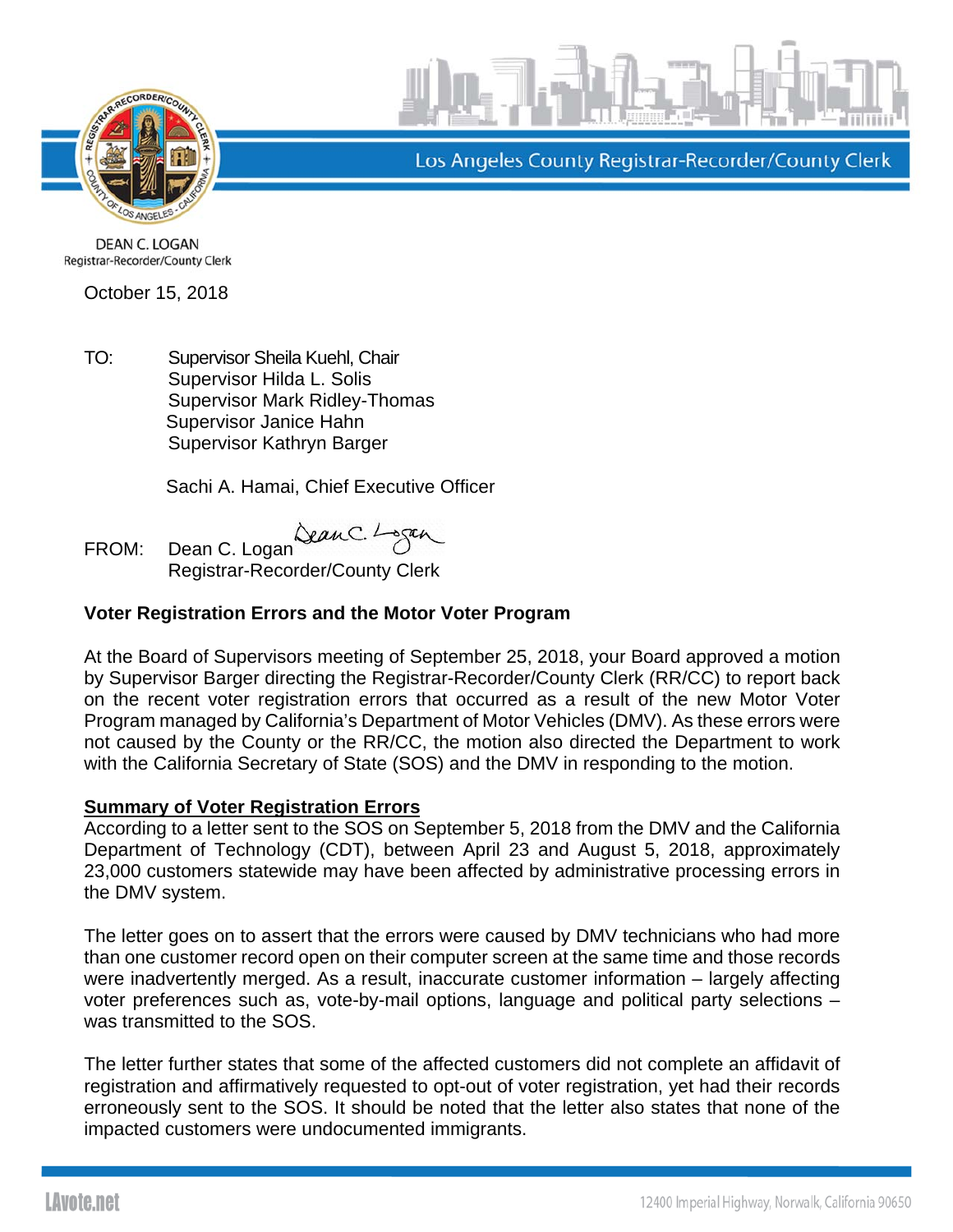Subsequent to the approval of this motion, an additional error has been reported. On October 8, 2018, the DMV and CDT sent another letter to the SOS stating that between April 23 and September 25, 2018, approximately 1,500 additional customers statewide may have been registered to vote in error. This error was separate from the first one mentioned above.

This second letter states that the error occurred when DMV technicians processed customer requests at field offices to change voter eligibility responses on driver license applications. Due to the order in which the change was processed, the customer's initial responses were retained instead of the correct and revised responses.

Similar to the first letter, it states that some of these customers requested to opt-out of the voter registration but had their records incorrectly sent to the SOS. This letter also states that none of the impacted customers were undocumented immigrants. It should be noted though that a recent *LA Times* story references a Legal Permanent Resident (LPR) residing in Orange County from Canada was registered to vote.

## **Corrective Actions Taken**

Since August 5, 2018, the DMV and CDT have been analyzing the issue, identifying the affected records, working through the root cause of the issue, applying fixes, and determining the best solution moving forward. The majority of 23,000 impacted individuals received a letter from the DMV explaining the issue and asking them to go to the SOS website to verify their voter registration information.

A small subset of 23,000 individuals involved in the original error requested to opt-out of the voter registration yet were still registered to vote. The SOS sent letters to those individuals explaining the issue along with a notice that their voter registration record would be cancelled. The correspondence also explains how these individuals can affirmatively register to vote if they meet the requirements and desire to do so. The counties with individuals impacted by this specific issue received instructions from the SOS as to how to go about cancelling the voter registration records of that subset of individuals.

Between September 5 and October 9, 2018, the Department received a total of 1,125 records from the SOS that needed to be cancelled due to the errors. The following is a breakdown of these actions:

- The first list of 320 records were received from the SOS on September 6, 2018 and completed by the Department on September 7, 2018.
- A second list of 470 records were received from the SOS on September 21, 2018 and completed by the Department on September 24, 2018.
- A third list of 335 records were received from the SOS on October 9, 2018 and completed by the Department on October 11, 2018.